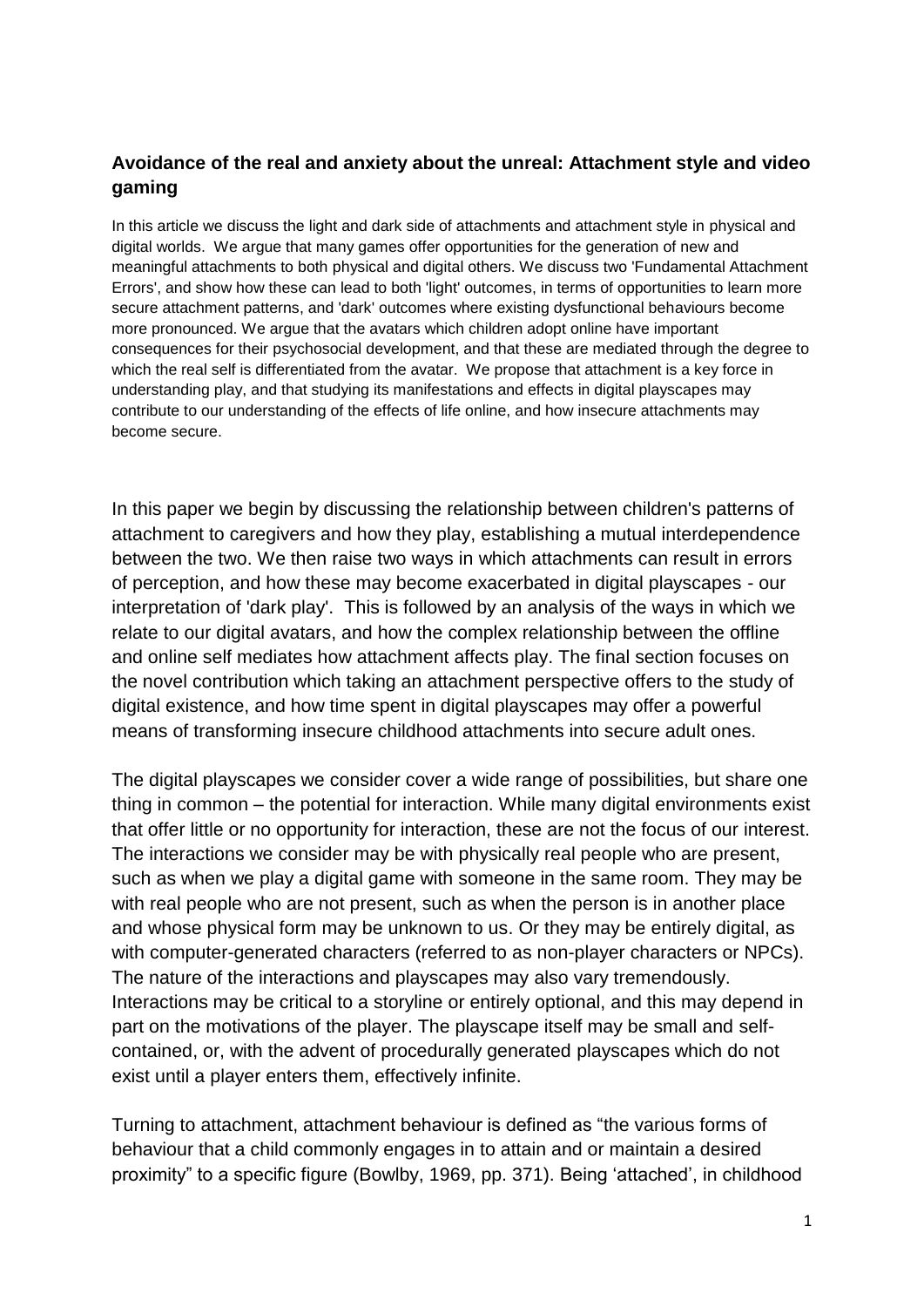or beyond, requires that proximity and contact is sought to a specific figure in certain situations, for example when a child is frightened, ill or tired; in other words, when safety is threatened. It is this safety-regulating function that makes an 'attachment' relationship different from a 'social bond'. A social bond refers to a relationship with shared dyadic interactions whereas attachment involves a system of activities to reduce the risk of an individual coming to harm, and consequently increases a sense of security (Bowlby, 1969). Attachment is a central component of social and emotional development in early childhood (Zeanah et al., 2016). It has been considered the heart of human development, as the early attachment relationship between child and caregiver is seen as the most important organiser of the self (Sroufe & Waters, 1977).

Through play, an individual is provided with the opportunity to discover the self (Winnicott, 1971), and the capacity for play is thus viewed as the gold standard for determining what it is to be alive, and what it is to be human (Tuber, 2008). In the human lifespan, play is implicated in major developmental achievements, for example, the capacity to sustain a true, authentic self, the capacity to use objects in the environment, the capacity to generate space between inner life and external reality, and the capacity to be alone. The latter is considered a particularly important sign in the maturation of emotional development and the development of a secure attachment, as it involves confidence that the caregiver will be available and responsive should safety be threatened. Play continues to be important throughout the lifespan, in cognitive, developmental and relational domains, and impacts positively on our psychological health (Aune & Wong, 2002; Lillard et al., 2013). In Baxter's taxonomy of play functions (Baxter, 1992), the promotion of relational intimacy is cited as a major function of interpersonal play.

### **Attachment and play**

The attachment behavioural system is activated as part of a process that begins with the experience of environmental threats, either physical or psychological in nature. As stated, this leads to the hallmark attachment behaviour; that of seeking proximity to a differentiated and preferred individual in an attempt to manage this distress (Bowlby, 1982). Thus the attachment figure is used as a safe haven, someone "stronger and/or wiser" (Bowlby, 1973) in whom the child seeks safety and soothing when feeling threatened. In addition to this safe haven to go to for comfort and assistance in times of stress, the child needs a secure base to go out from and to support autonomous exploration of the environment (Crowell et al., 2002). Empirical support for the secure base has been provided by the Strange Situation (Ainsworth & Bell, 1970), which uses a laboratory setting to examine a child's response to separation and reunion, demonstrating the child's capacity to use the caregiver as a secure base, and examining individual differences in how children cope with the stress of temporary separation from the caregiver. The procedure involves observing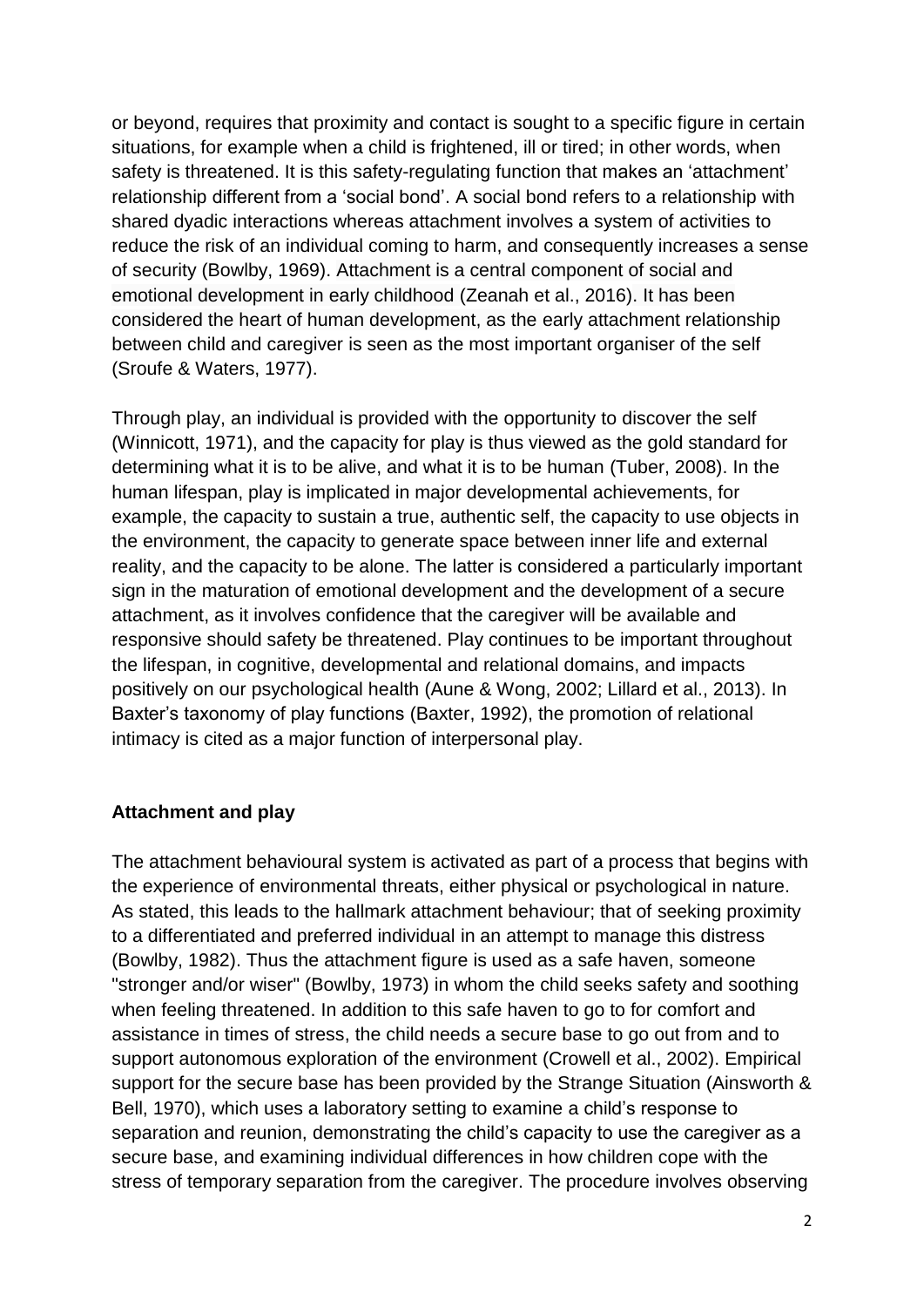a child playing in a room of toys in both the presence and absence of their caregiver (and also, at various points, a stranger). Children with a *secure* attachment are usually distressed by separation, but on reunion greet their caregiver, allow themselves to be comforted if required, and then return to continue their play. *Insecure avoidant* attachment is identified when the child shows few signs of distress on separation, exhibits little emotion on reunion, and is inhibited in his or her play and exploration of the environment. Those with an *insecure anxious-ambivalent* attachment to their caregiver exhibit high distress on separation and an inability to be soothed on reunion. In line with the ambivalent label, these children seek contact with their caregiver but then resist and reject it, alternating between displays of anger and clinginess. They are also too anxious to engage in exploratory play. Although not the focus of the experiment, work using the Strange Situation has contributed to the idea that establishing a secure base is considered the most important developmental milestone of early childhood (Ainsworth, 1979). The Strange Situation also provides a unique opportunity to examine the roles of caregiver and playmate; sometimes, but not always, the 'stronger and wiser' attachment figure will also occupy the role of playmate for the child. However, unlike the caregiving role, which must have safety-regulation at its heart, the specifics of the role of playmate are not defined.

Work in the field of adult attachment, specifically on the structure and function of the secure base in romantic relationships, may shed some light on the optimal characteristics of a playmate in childhood. In adults, attachment is traditionally thought of as a 'style', defined as a systematic pattern of relational expectations, emotions and behaviour, based in part on an individual's history of experiences in significant relationships (Bowlby 1982/69; Fraley and Shaver, 2000; Shaver and Mikulincer, 2002). The methodological approaches to the measurement of attachment style and the exploration of attachment-related phenomena are diverse, but social psychological research has largely centred on two underlying attachment dimensions of attachment-related anxiety and attachment-related avoidance, which remain conceptually linked to the original patterns of avoidance and anxiousambivalence first outlined by Ainsworth and Bell (1970). Individuals who score low on both dimensions are typically described as being securely attached, with progressively higher scores on each of the two dimensions resulting in insecure attachments styles characterised by high levels of anxiety and/or avoidance (Brennan, Clark, & Shaver, 1998). Exploration in adults varies as a function of attachment style, with attachment-related avoidance being predictive of less availability to partners, and attachment-related anxiety predicting greater interference in, and less encouragement of, partners' explorations (Feeney & Thrush, 2010). In line with the results of their study, Feeney and Thrush (2010) consider that in adult relationships the secure base has three important characteristics; supporting exploration by being available when needed, not interfering with exploration, and providing encouragement and acceptance of exploration.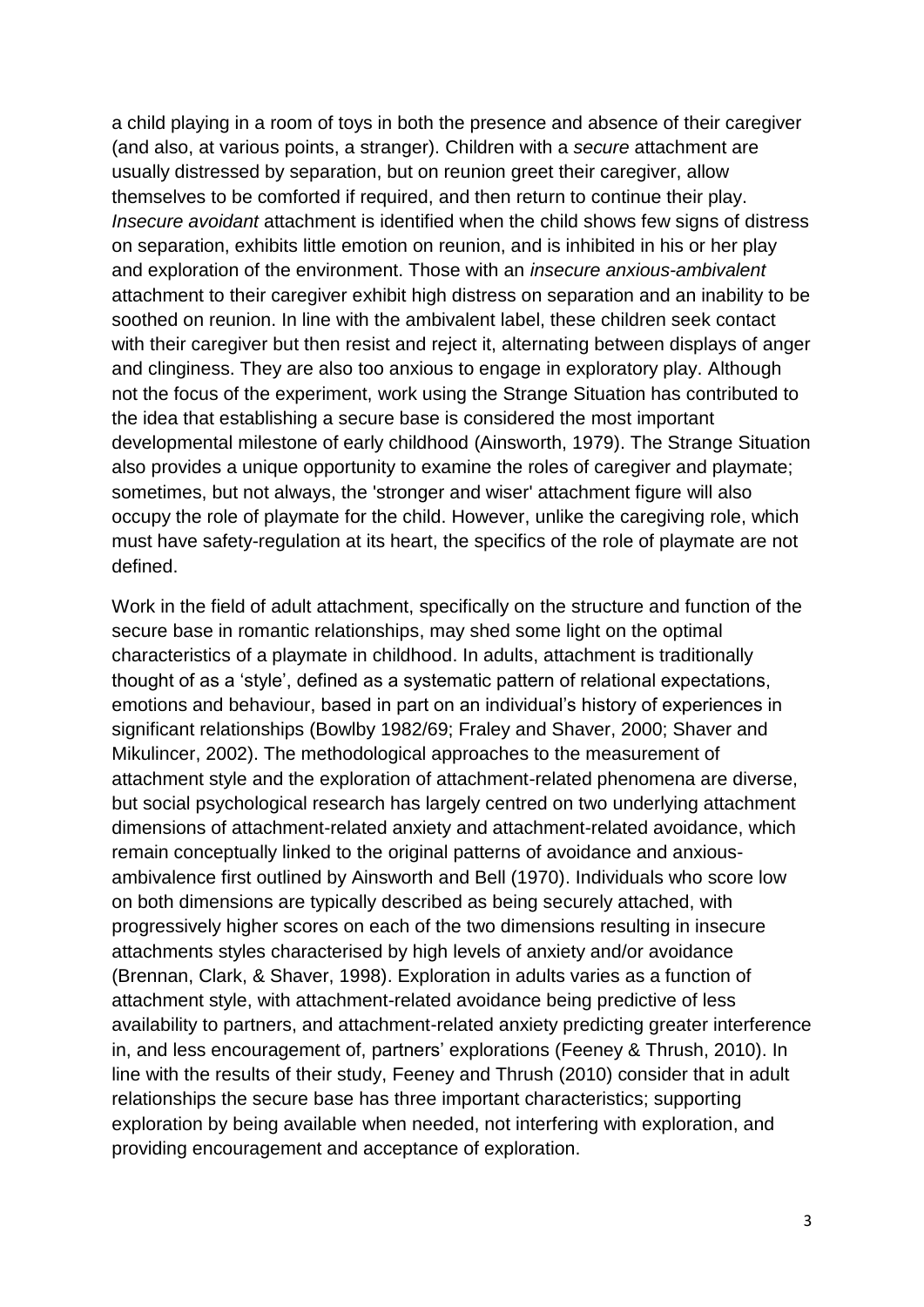Thus, adult research highlights the secure base as the hub of exploratory behaviour, which links to the attachment system as part of a complex interplay of biologicallybased behavioural systems. In young children, the attachment system is particularly related to the exploratory behavioural system and the fear behavioural system (Cassidy, 2016). There is constant tension between "I want to feel secure" (attachment system), "I want to fight or flee" (fear system) and "I want to play and explore" (exploratory system). Generally, activation of the fear system serves to heighten activation of the attachment system and in contrast, activation of the exploratory system under certain circumstances reduces activation of the attachment system (Cassidy, 2016). The exploratory system confers survival advantages by providing important information about how the environment works, however if the child explores too much without giving heed to potential environmental hazards this could put them in danger (Ainsworth, 1972). This is why exploration must be done *from* somewhere - in other words, from the secure base.

Work on exploration and relationships in children's digital gaming suggests a number of important factors account for the popularity of digital games, including character identification (van Reijmersdal, Jansz, Peters, & van Noort, 2013), psychosocial adjustment (Przybylski, 2014), status and identity (Crowe & Bradford, 2006) and many more (Granic, Lobel, & Engels, 2014). Play and exploration generally only happen in the absence of negative emotions such as fear, anxiety, depression and guilt, and Fredrickson (2001) has argued that when there are no specific threats in the environment, organisms are motivated to engage in activities specifically designed (by evolution) to broaden their behavioural repertoires and build resources (both physical and psychological) that can be drawn upon in the future. In Fredrickson's broaden and build theory, the purpose of positive emotions is to act as signals that it is safe to play, and play serves the function of providing opportunities to explore new ways of acting and responding. The rough and tumble play of the young of many species is not youthful exuberance or an abundance of energy (although these may be necessary), but is actually the blind guiding hand of evolution, providing lessons in stalking, striking, and escaping in contexts where these skills can be experimented with, acquired and perfected, where the costs of failure are cheap. It has been shown that rough and tumble play facilitates attachment bonds, albeit in different ways for boys and girls (DiPietro, 1981)

As the child develops, the need for physical proximity is augmented by a need for psychological proximity, and the caregiver's accessibility, availability and reliability become as important as their physical presence. In the same way that the need for physical security is augmented by a need for emotional security, play as a proximate mechanism changes across the lifespan. In adults, play is used as a means of regulating emotional distance in intimate relationships (Baxter, 1992). Some have taken this to suggest a link between play and emotional vulnerability. Mount (2005) suggests that as emotional vulnerability becomes more important in attachment relationships than physical vulnerability, this in turn may lead exploratory behaviours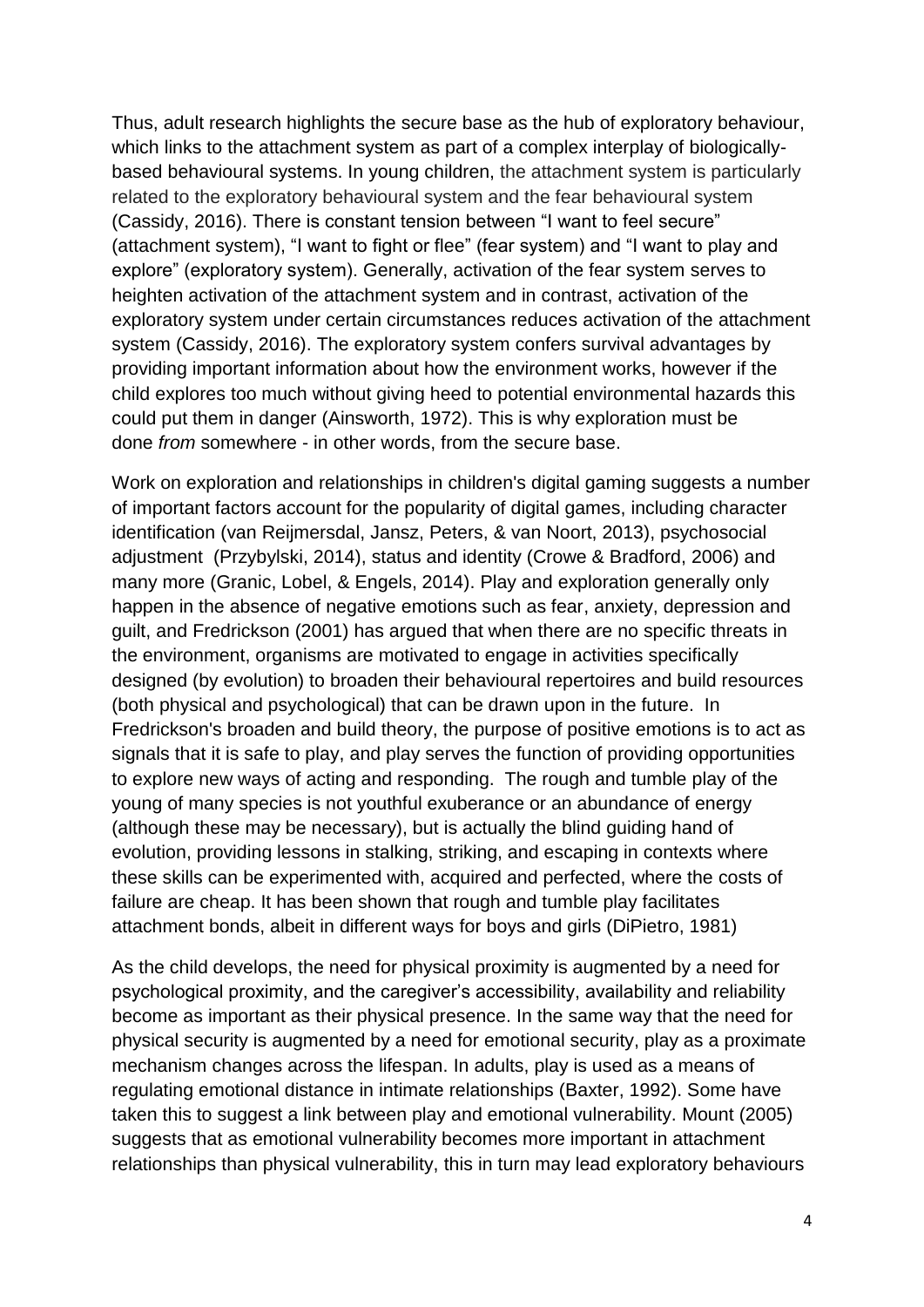to focus more on emotional than physical exploration, such as confiding. It is interesting that the features that are strongly predictive of exploratory behaviour in adults, in terms of availability, non-interference and encouragement, have been shown to be important in confiding in late childhood/adolescence (Oskis, Clow, Loveday, Hucklebridge, & Sbarra, 2015) and adults (Bifulco et al., 2002).

### **Fundamental Attachment Errors and Dark Play**

Bowlby (1982) considered that in children, feelings play an adaptive role in the attachment process, stating that they are part of appraising oneself in relation to the environment. In line with this appraisal process, the danger with insecure attachment lies in what does and does not get noticed, and how this translates into emotions which may exacerbate the insecurity (Mikulincer & Shaver, 2003). In what follows we outline two 'Fundamental Attachment Errors', show how these relate to digital play, and explore their consequences.

In any relationship there exist multiple cues as to whether greater or less proximity might be appropriate - sometimes people need to be close, and sometimes they wish to be more distant. This distance should not be seen as undesirable or damaging to the relationship per se, as it overlaps with autonomy. To the extent that autonomy is a fundamental human need as specified in Self-Determination Theory (SDT; Deci and Ryan, 2008), maintaining a balance between intimacy and autonomy is critical to psychological good health. SDT proposes three fundamental motivational factors; autonomy, competence and relatedness, and all three appear to be potentially satisfied by digital games. Much of the appeal of games, therefore, may lie in their offering alternative avenues through which basic human psychological needs can be met (Andrew K. Przybylski, Rigby, & Ryan, 2010).

Securely attached individuals (i.e. those who are low in both anxiety and avoidance) are comfortable with both intimacy and separation, as shown by work in adults (Bifulco et al., 2002, 2009; Fraley et al., 2013, 2015), adolescents (Oskis et al., 2013) and children (Ainsworth et al., 2015). In contrast, the anxiously attached child sees problems which are not there. They fret about whether they are loved, see the caregiver's needs for distance and autonomy as abandonment, and have a low proximity threshold meaning that relatively minor separation results in protest. On the outside, these individuals present as enmeshed, clingy, attention-seeking, demanding and ambivalent (Bifulco, 2002). They may use anger when their dependency needs are not met. Borrowing terminology from statistical hypothesis testing, we label the anxiety error as a Type 1 error due to the belief that something is happening (in this case, being abandoned by the other caregiver) when in fact it is not.

On the other hand, the excessively avoidant child fails to perceive signals which are in fact present, assuming all is well when it may not be. Their proximity threshold is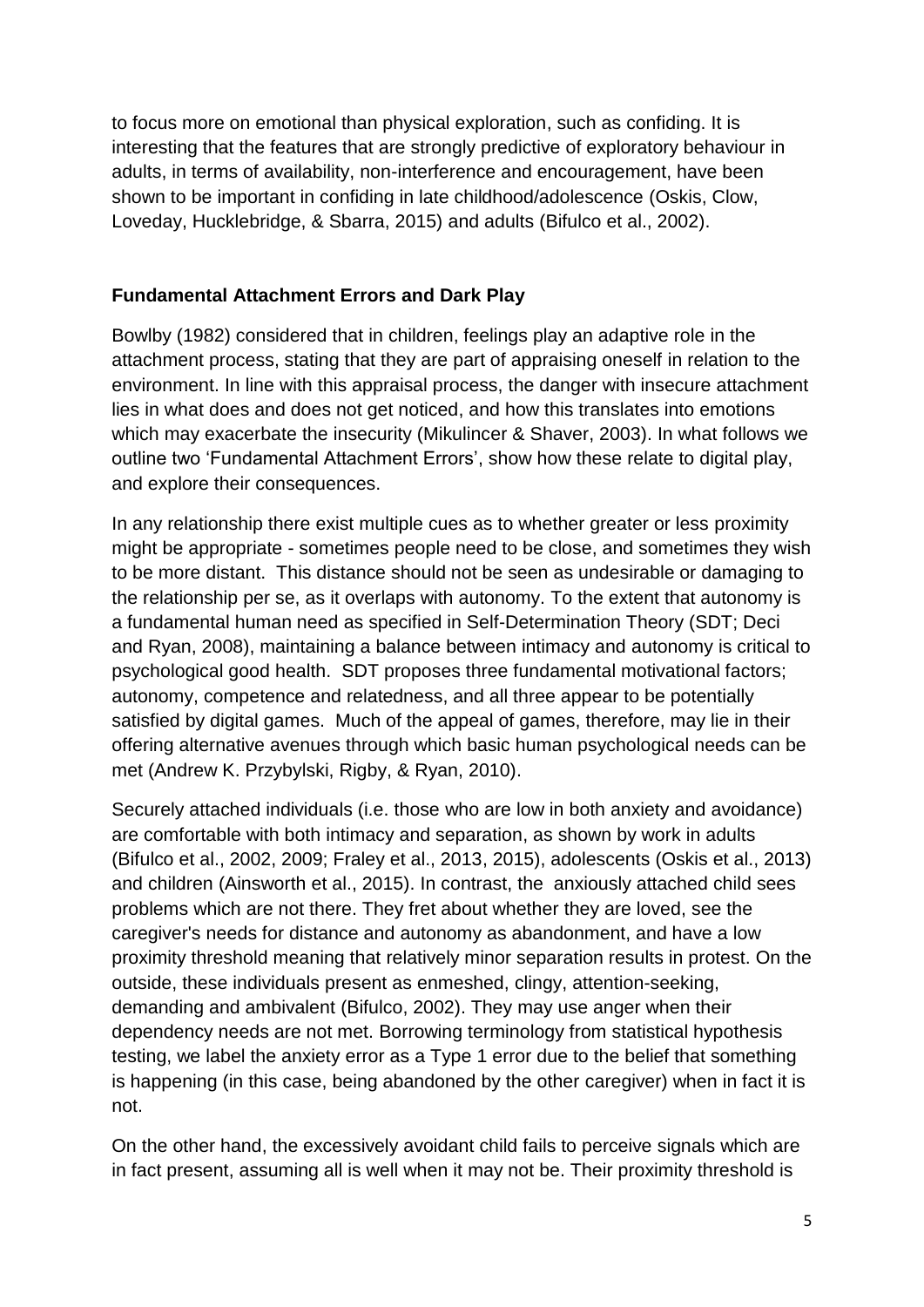sufficiently high that it may not be triggered until it is too late. Typically, avoidant individuals appear self-reliant, disengaged, and have low sociability needs. At the more extreme end they can appear rigid and cold (Bifulco, 2002). We label the avoidant error as a Type 2 error, which arises statistically when an effect may be present (in this case, a desire from the other for greater proximity) but is not detected or responded to.

These errors are frequently self-fulfilling and self-perpetuating in real-life. They have been acquired at a time when we had few alternative behavioural strategies. Young children can protest or withdraw when their proximity threshold is exceeded, but can do little else to ensure the return of the caregiver. According to Bowlby (1973), by late adolescence early patterns of interaction have become organised into a generalised style of interpersonal interaction which is quite resistant to change. There is therefore a time-limited window within which to repair the damage accruing from early anxious or avoidant attachments. Opportunities to experiment with one's style are limited, and while teasing, joking, and bullying may be means of playing with relationships, such are the complexities of human interaction that they are dangerous places to tread, and we learn from an early age that these are 'bad' things to do. Furthermore, change in attachment style is a slow process, akin to unlearning an habitual way of thinking and replacing it with something more fit for purpose. There may be neither the time nor the opportunity in the physical world to enable this change, potentially damning the child to years of insecure relationships.

## **Attachment, digital play and the Undifferentiated Avatar**

Winnicott (1971) considered play as something that happens in the interface between our inner world and external reality. This 'in-between' space or transitional area is a meeting place for fulfilling one's potential and feeling authentic. The view that play within digital playscapes leads to social isolation has been largely overturned by research suggesting that gaming can enhance psychosocial functioning (Przybylski, 2014), and that the causal relationship between gaming and psychosocial functioning is probably due to the migration of those with psychosocial problems into digital words, rather than digital worlds leading to psychosocial problems (Kowert, Vogelgesang, Festl, & Quandt, 2015). A key aim of future research should be to examine precisely how those with psychosocial difficulties, which we contend may frequently include insecure attachments, may find their specific needs met within digital worlds.

While attachments are difficult to change in the physical world, digital playscapes offer safer places where people can experiment with relationships. We have previously shown (Author et al., 2012) that players can like and even love NPCs, and form genuine attachments to them. Digital relationships are therefore real relationships, and online interactions matter (Granic et al., 2014; Kowert, Domahidi, Festl, & Quandt, 2014). Furthermore, the actions we undertake in digital worlds are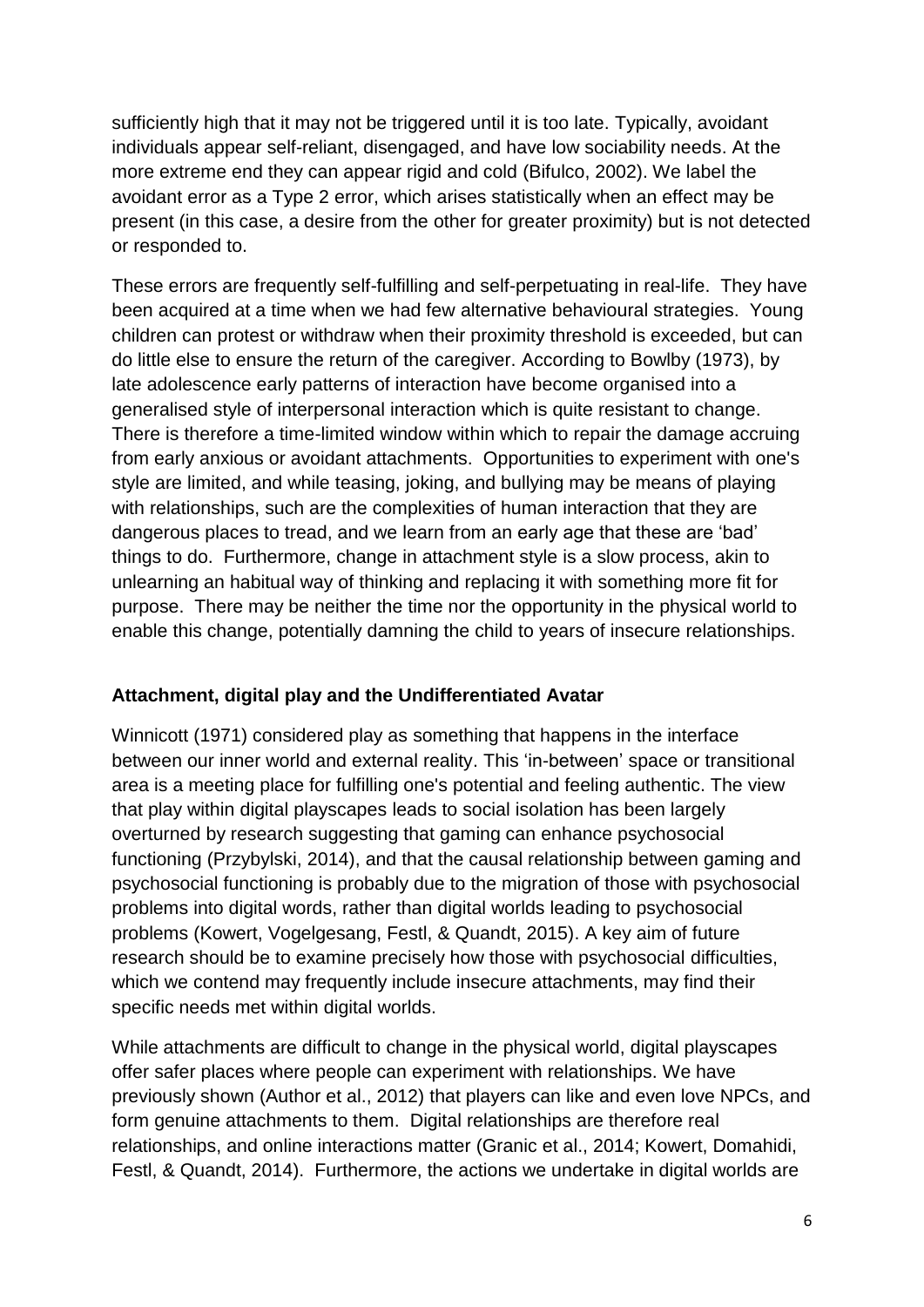not simply about the imposition of our self on the digital avatar we inhabit and control. As Castronova (2005) has pointed out, when we play a character in a game, we may become that character, and its (our) actions feed back into our offline selves, changing us is many of the same ways that actions in the physical world change us. The notion of the self as a complex psychological construct, defined by the roles we play and the people we play them with, has to be extended in the 21st century to include other worlds and other forms of existence (Author, 2015). Our sense of self is no longer limited to the actions carried out by our physical body, as we can adopt other bodies, ethnicities, sexes, and species, and our self changes as a function of what all these other bodies do (Banks & Bowman, 2013).

The degree to which we become our digital avatars is something which depends on the individual. While early work on this topic suggested the importance of identification with the avatar, more recent developments suggest that player-avatar relationships are multifactorial, and what matters is the degree to which the avatar is seen as differentiated from the self. Players relate to their avatars in at least four ways, including the amount of emotional investment in the avatar, the degree to which the avatar is seen as autonomous (having its own thoughts and feelings), the consistency of the avatar's existence within the game world, and whether the avatar's actions are seen as being controlled by the player (Banks & Bowman, 2016). The differentiation of offline and online selves is therefore not a simple measure of distance, but a complex integration of different thoughts and feelings. Avatars are not simply digital objects being driven around synthetic worlds, fulfilling the aims of their corporeal creators. They are much more like real people, and much more like us. As a result, it might be possible on the one hand to form an attachment to an avatar, but also, by not differentiating self from avatar, to form attachments *through* the avatar. The 'differentiated avatar', where the player remains separate from the avatar, with the latter seen as 'other', renders the player somewhat immune to its actions. The effect of the 'undifferentiated avatar' who becomes part of the player's self concept, is almost certain to be far more wide reaching.

A player's attachment style may be mirrored in their avatar; the secure player has a secure avatar, while anxious or avoidant players have anxious or avoidant avatars respectively. To the extent that the avatar is undifferentiated from the player, anxious and avoidant players may repeatedly commit fundamental attachment errors through their avatar's interactions with other players and NPCs. The anxiously attached player/avatar 'sees' abandonment and mistrust in others, is uncomfortable with what appear to them to be unacceptably low levels of intimacy and commitment. For the avoidant player, these same levels of intimacy and commitment are uncomfortably high, as they 'see' little to be gained from forming relationships with other players or NPCs. Interactions are consequentially superficial, perhaps to the point of objectivising, where other players/NPCs are seen merely as means to the player's own ends. While it might be suggested that with regards to NPCs this is often entirely the point (they are resources on which to draw as the story unfolds),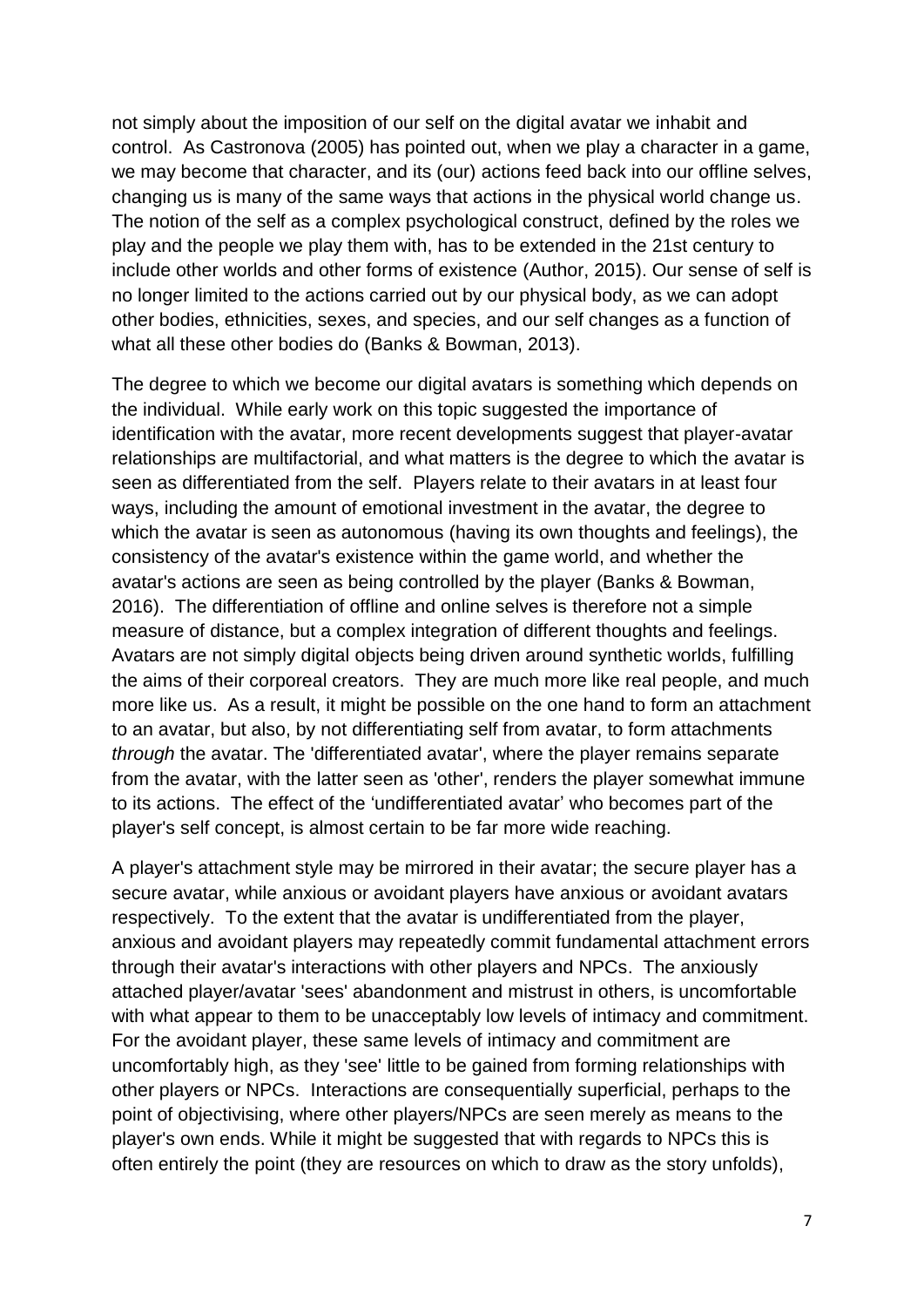many games offer the opportunity for richly detailed interactions with their digital characters, offering players experiences that are amusing, touching, and emotionally engaging (Author et al., 2012). Furthermore, we may learn to trust NPCs, and while game mechanics or story progression may lead to this being violated, it nonetheless provides a space for safe exploration, the opportunity to experiment and play with relationships which may be so lacking in the physical world.

# **Second life, second chance? The Undifferentiated Avatar as digital playmate and saviour**

Bowlby's conviction was that our real relationships in early childhood fundamentally shape us, an observation reinforced by the results of more than 60 years of research. However, individuals change. In line with developments in the digital world, attachment theory may also need to become more malleable. Some have stated that a greater emphasis on the interpersonal sources of adult attachment security is necessary (Cook, 2000), as internal working models of relationships may be more than just 'internal', constantly being revised in line with external, especially group, social processes. This is a hopeful message, because if these first relationships have been problematic, then subsequent ones offer us second chances (Wallin, 2007).

This area of research in the attachment field is still limited, but digital playscapes offer us a unique tool to advance the area. The problem remains that studies exploring the similarities between child and adult attachment tend not to utilise comparable methodologies. The classic tradition in the field of childhood attachment research is behavioural observation in either naturalistic or laboratory situations (Ainsworth, 1979). Behavioural observations however, are rarely used in work with adults, where interviews and self-report are the methods of choice (Bifulco, 2002; Hazan & Shaver, 1987; Main, Kaplan, & Cassidy, 1985). Digital playscapes may provide a useful way of bridging this methodological gap, not least because here we are able to fully appreciate and explore play, its centrality to the secure base, and the ways in which motivations and attachments affect relationships and individuals.

Games in the digital world offer us second chances, and the opportunity to 'earn security' (Paley, Cox, Burchinal, & Chris, 1999). We prefer, in line with attachment theory being underpinned by affects, cognitive appraisals, control systems and memory systems, to label this a chance to 'learn' security. The process of learning security in a digital playscape involves the same dynamic and repeated sequences of monitoring and appraisal as in real life attachment. In other words, appraising threats in environmental events, the availability and responsiveness of attachment figures, and the possibility of proximity-seeking as a means of coping with insecurity and distress. Individuals can play with these very processes in the context of a digital game, and the frequency and safety of these exploratory attachments may greatly accelerate the rate at which secure attachment can be acquired. A game might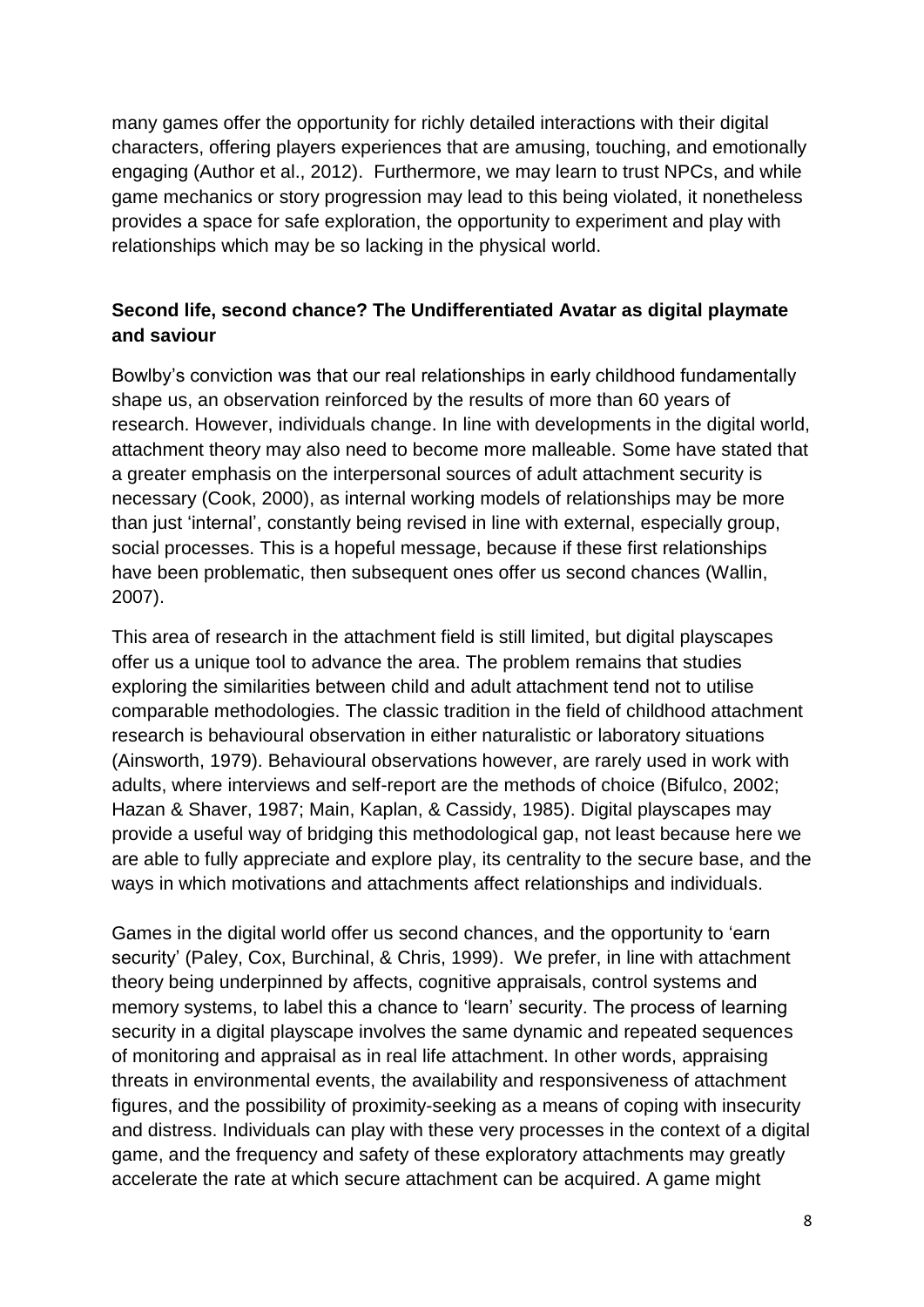permit a child to experience all manner of interactions, dependent only on the child's desire to experiment and the game designers' ingenuity. For instance, interactions with digital characters often present players with a series of response options including questions, opinions, and statements. These may have implicit or explicit effects on the relationship with that character, for instance by making them more or less favourably inclined towards the player. Games offer almost limitless variation of experience. They may have no end point and therefore no event which marks completion, victory or the end of the story. They may have little or no structure, relying on the player to create their own meanings and narratives (and in some cases their own content as well). Injury may be fleeting and easily overcome, or permanent and debilitating. Death is frequently just part of the fun.

Viewing this through an attachment lens raises interesting questions. Arguably there *is* a goal when it comes to attachment behaviour; to obtain a feeling of security. Similar to games, the "search for the secure base", in a therapeutic sense, and in human relationships (Holmes, 2001) involves constructing a meaningful narrative of attachment experiences. As outlined above, this narrative may contain fundamental attachment errors, and will occur under the auspices of a more or less differentiated avatar, but it may still feel secure and meaningful to the individual and will determine how they will go about their quest to 'win' (learn) security.

While differentiated avatars permit second hand observation of relationships unfolding, the undifferentiated avatar may offer hope to the insecurely attached player. While the fundamental attachment errors see insecure attachments reinforcing themselves, driving players to ever more anxious or avoidant styles ('dark play'), the opportunity to play with attachment and relationships in an environment where the consequences are not costly offers the opportunity of redemption. Trusting someone in real life can have painful consequences, while deciding whether or not to trust an NPC in a game may have no consequences beyond reloading the game should the trust turn out to be misplaced.

Although attachment as originally conceptualised was not meant to be taken as a simple synonym for the term 'social bond', the theory reaffirms a movement from a one-person psychology to a multi-person psychology. For this reason, multiplayer digital games offer unique opportunities to explore attachment processes. Bowlby (1982) considered the roles of attachment figure and playmate to be conceptually distinct. The attachment figure will be sought when a child perceives threat in their environment, whereas they will seek a playmate when they are in good spirits. Because the two roles are not incompatible, it is possible for one person to fill both. Research suggests that fathers more often occupy a playmate role in the child's early life, typified by physical rough and tumble play, and that this is important for the later formation of a positive father-child attachment (Paquette & Dumont, 2013). Likewise in games, a playmate relationship may be more likely initially, but there is potential for this to develop into an attachment bond. In the context of the digital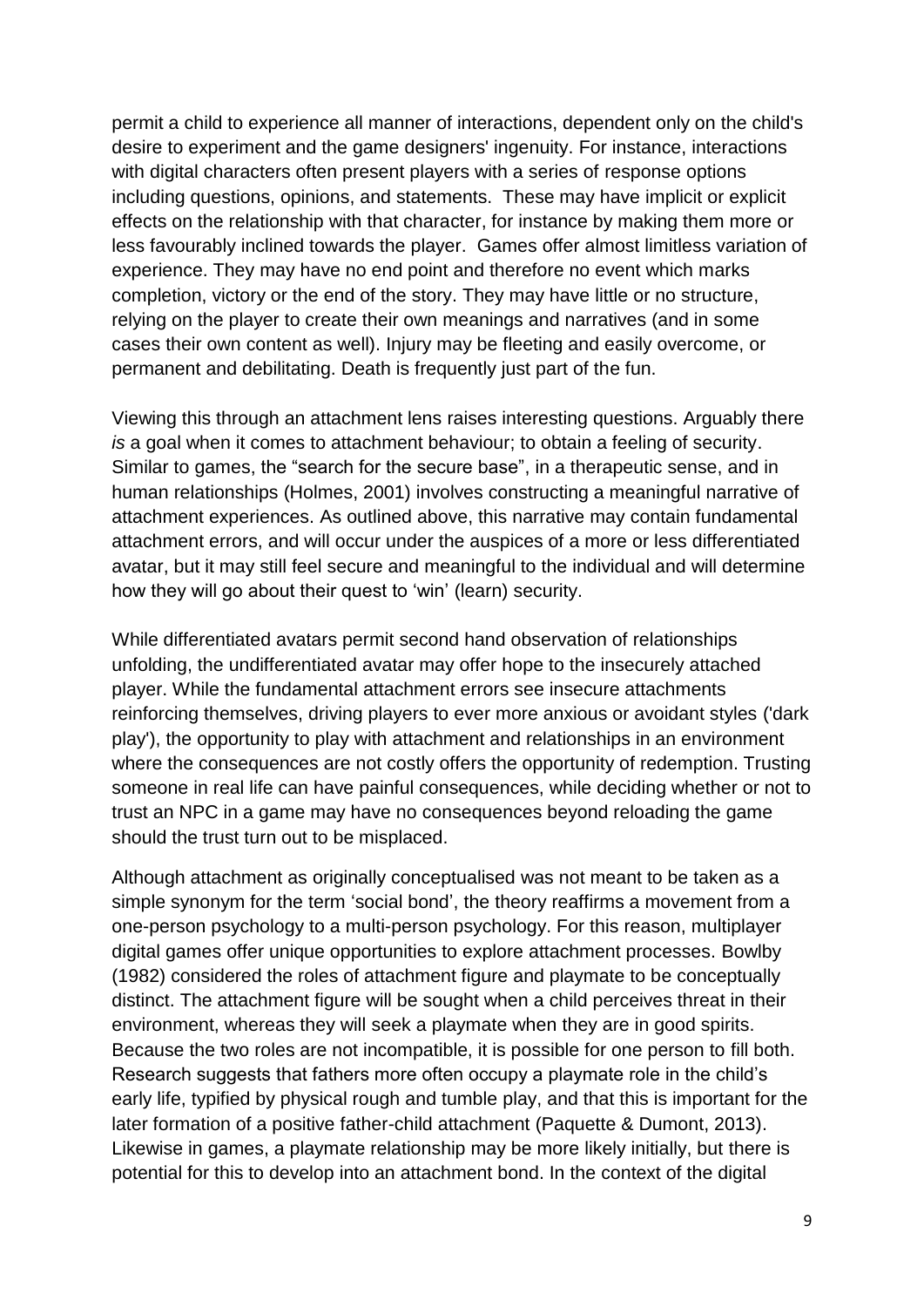playscape, exploring whether the undifferentiated avatar's role is that of attachment figure or playmate, of safe haven or secure base, may shed light on processes of trust and vulnerability, and the relationship between attachment style and playstyle.

#### **Conclusion**

Play has evolved to teach young organisms the physical and cognitive skills needed to survive in dangerous environments. The digital landscapes which we and our children now inhabit offer psychological forms of play which can help us survive in the equally perilous interpersonal environments we all inhabit. The future of research in this area should embrace the centrality of attachment, investigating its direct and mediational effects, and using it as a lens through which to view all interactions, be they online or offline, physical or digital.

#### **References**

- Ainsworth, M. D. (1972). Attachment and dependency: A comparison. In *Attachment and dependency* (p. x, 251). Oxford, England: V. H. Winston & Sons.
- Ainsworth, M. D. S., & Bell, S. M. (1970). Attachment, Exploration, and Separation: Illustrated by the Behavior of One-Year-Olds in a Strange Situation. *Child Development*, *41*(1), 49–67. https://doi.org/10.2307/1127388
- Ainsworth, M. S. (1979). Infant–mother attachment. *American Psychologist*, *34*(10), 932–937. https://doi.org/10.1037/0003-066X.34.10.932
- Aune, K. S., & Wong, N. C. H. (2002). Antecedents and Consequences of Adult Play in Romantic Relationships. *Personal Relationships*, *9*(3), 279–286. https://doi.org/10.1111/1475- 6811.00019
- Banks, J., & Bowman, N. D. (2013). Close intimate playthings? Understanding player-avatar relationships as a function of attachment, agency, and intimacy. *Selected Papers of Internet Research*, *3*. Retrieved from http://www.academia.edu/download/36927980/BanksBOwman\_PlayerAvatarRelationships.pd f
- Banks, J., & Bowman, N. D. (2016). Emotion, anthropomorphism, realism, control: Validation of a merged metric for player–avatar interaction (PAX). *Computers in Human Behavior*, *54*, 215– 223. https://doi.org/10.1016/j.chb.2015.07.030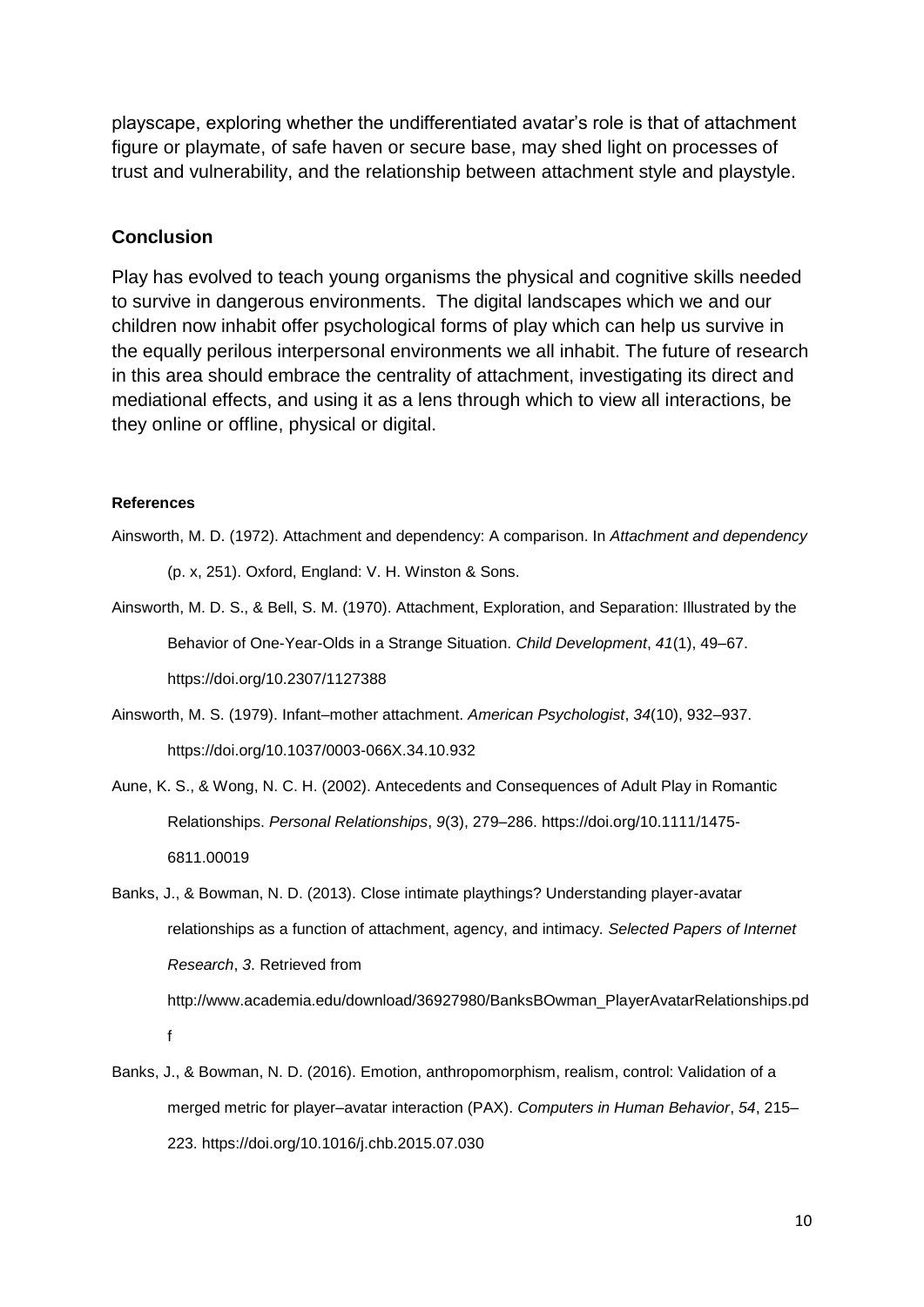- Baxter, L. A. (1992). Forms and Functions of Intimate Play in Personal Relationships. *Human Communication Research*, *18*(3), 336–363. https://doi.org/10.1111/j.1468- 2958.1992.tb00556.x
- Bifulco, A. (2002). Attachment style measurement: A clinical and epidemiological perspective. *Attachment & Human Development*, *4*(2), 180–188. https://doi.org/10.1080/14616730210157501

Bowlby, J. (1969). *Attachment and loss. Vol. 1: Attachment* (2nd ed.). New York: Basic Books.

- Bowlby, J. (1973). *Attachment and loss. Vol. 2: Separation, anxiety and anger* (1st ed.). New York: Basic Books.
- Bowlby, J. (1982). Attachment and loss: Retrospect and prospect. *American Journal of Orthopsychiatry*, *52*(4), 664–678. https://doi.org/10.1111/j.1939-0025.1982.tb01456.x
- Brennan, K. A., Clark, C. L., & Shaver, P. R. (1998). Self-report measurement of adult attachment: An integrative overview. In J. A. Simpson & W. S. Rholes (Eds.), *Attachment theory and close relationships* (pp. 46–76). New York, NY, US: Guilford Press.
- Cassidy, J. (2016). The Nature of the Child's Ties,. In *Handbook of Attachment: Theory, Research, and Clinical Applications* (3rd ed., p. 1068). New York: Guilford Press.

Castronova, E. (2005). *Synthetic Worlds*. Retrieved from

http://www.press.uchicago.edu/ucp/books/book/chicago/S/bo3620704.html

Cook, W. L. (2000). Understanding attachment security in family context. *Journal of Personality and Social Psychology*, *78*(2), 285–294. https://doi.org/10.1037/0022-3514.78.2.285

Coulson, M., & Barnett, J. (2015). The Presentation of Self in Otherwordly Life. In *Cyberpsychology*.

- Coulson, M., Barnett, J., Ferguson, C. J., & Gould, R. L. (2012). Real feelings for virtual people: Emotional attachments and interpersonal attraction in video games. *Psychology of Popular Media Culture*, *1*(3), 176–184. https://doi.org/10.1037/a0028192
- Crowe, N., & Bradford, S. (2006). "Hanging out in Runescape": Identity, Work and Leisure in the Virtual Playground. *Children's Geographies*, *4*(3), 331–346. https://doi.org/10.1080/14733280601005740
- Crowell, J. A., Treboux, D., Gao, Y., Fyffe, C., Pan, H., & Waters, E. (2002). Assessing secure base behavior in adulthood: Development of a measure, links to adult attachment representations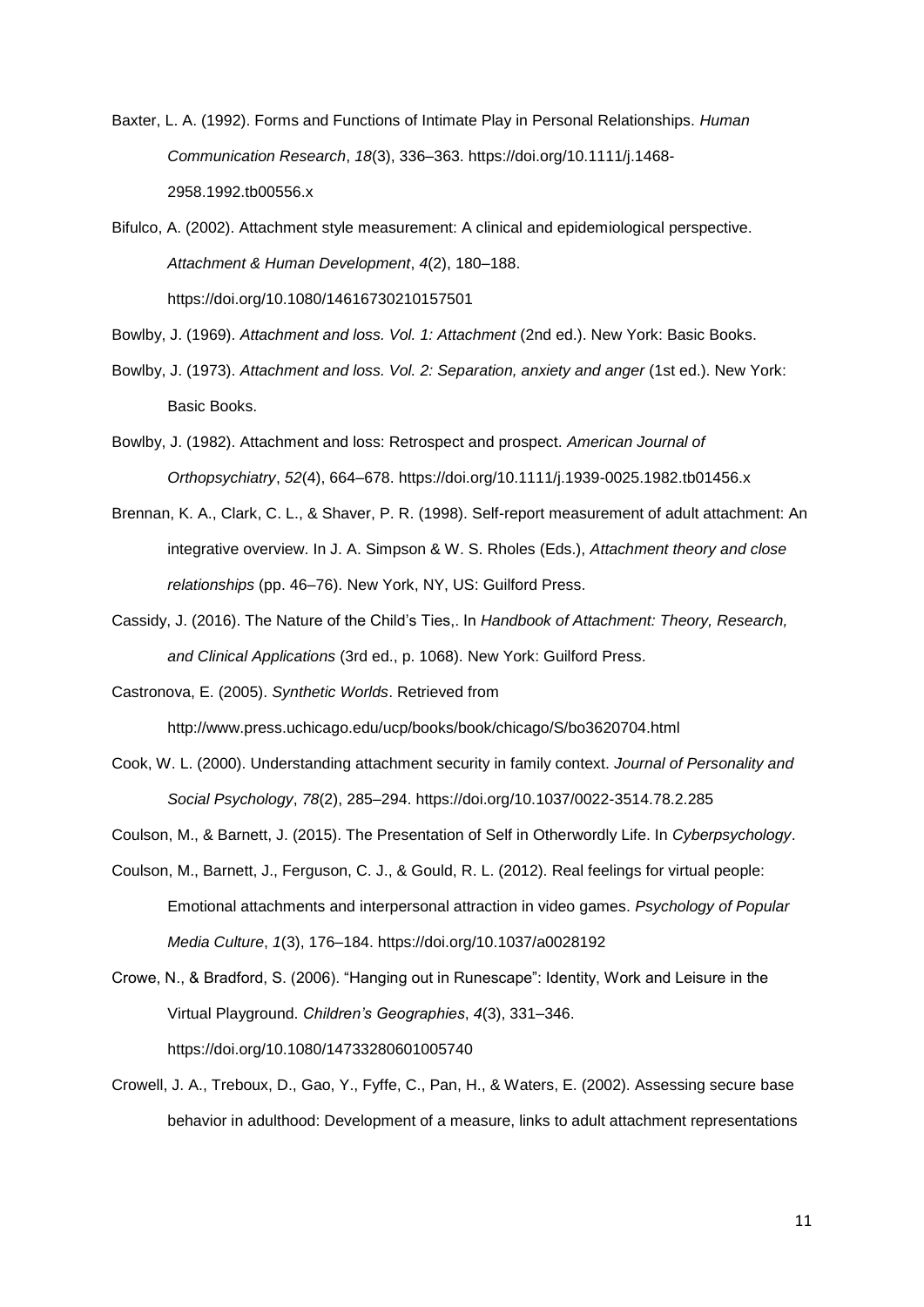and relations to couples' communication and reports of relationships. *Developmental Psychology*, *38*(5), 679–693. https://doi.org/10.1037/0012-1649.38.5.679

- Deci, E. L., & Ryan, R. M. (2008). Self-determination theory: A macrotheory of human motivation, development, and health. *Canadian Psychology/Psychologie Canadienne*, *49*(3), 182–185. https://doi.org/10.1037/a0012801
- DiPietro, J. A. (1981). Rough and tumble play: A function of gender. *Developmental Psychology*, *17*(1), 50–58. https://doi.org/10.1037/0012-1649.17.1.50
- Feeney, B. C., & Thrush, R. L. (2010). Relationship Influences on Exploration in Adulthood: The Characteristics and Function of a Secure Base. *Journal of Personality and Social Psychology*, *98*(1), 57–76. https://doi.org/10.1037/a0016961
- Fraley, C. R., & Shaver, P. R. (2000). Adult romantic attachment: Theoretical developments, emerging controversies, and unanswered questions. *Review of General Psychology*, *4*(2), 132–154. https://doi.org/10.1037/1089-2680.4.2.132
- Fredrickson, B. L. (2001). The role of positive emotions in positive psychology: The broaden-and-build theory of positive emotions. *American Psychologist*, *56*(3), 218.
- Granic, I., Lobel, A., & Engels, R. C. M. E. (2014). The benefits of playing video games. *American Psychologist*, *69*(1), 66–78. https://doi.org/10.1037/a0034857
- Hazan, C., & Shaver, P. (1987). Romantic love conceptualized as an attachment process. *Journal of Personality and Social Psychology*, *52*(3), 511–524. https://doi.org/10.1037/0022- 3514.52.3.511
- Holmes, J. (2001). *The search for the secure base: Attachment theory and psychotherapy*. London: Routledge.
- Kowert, R., Domahidi, E., Festl, R., & Quandt, T. (2014). Social gaming, lonely life? The impact of digital game play on adolescents' social circles. *Computers in Human Behavior*, *36*, 385–390. https://doi.org/10.1016/j.chb.2014.04.003
- Kowert, R., Vogelgesang, J., Festl, R., & Quandt, T. (2015). Psychosocial causes and consequences of online video game play. *Computers in Human Behavior*, *45*, 51–58. https://doi.org/10.1016/j.chb.2014.11.074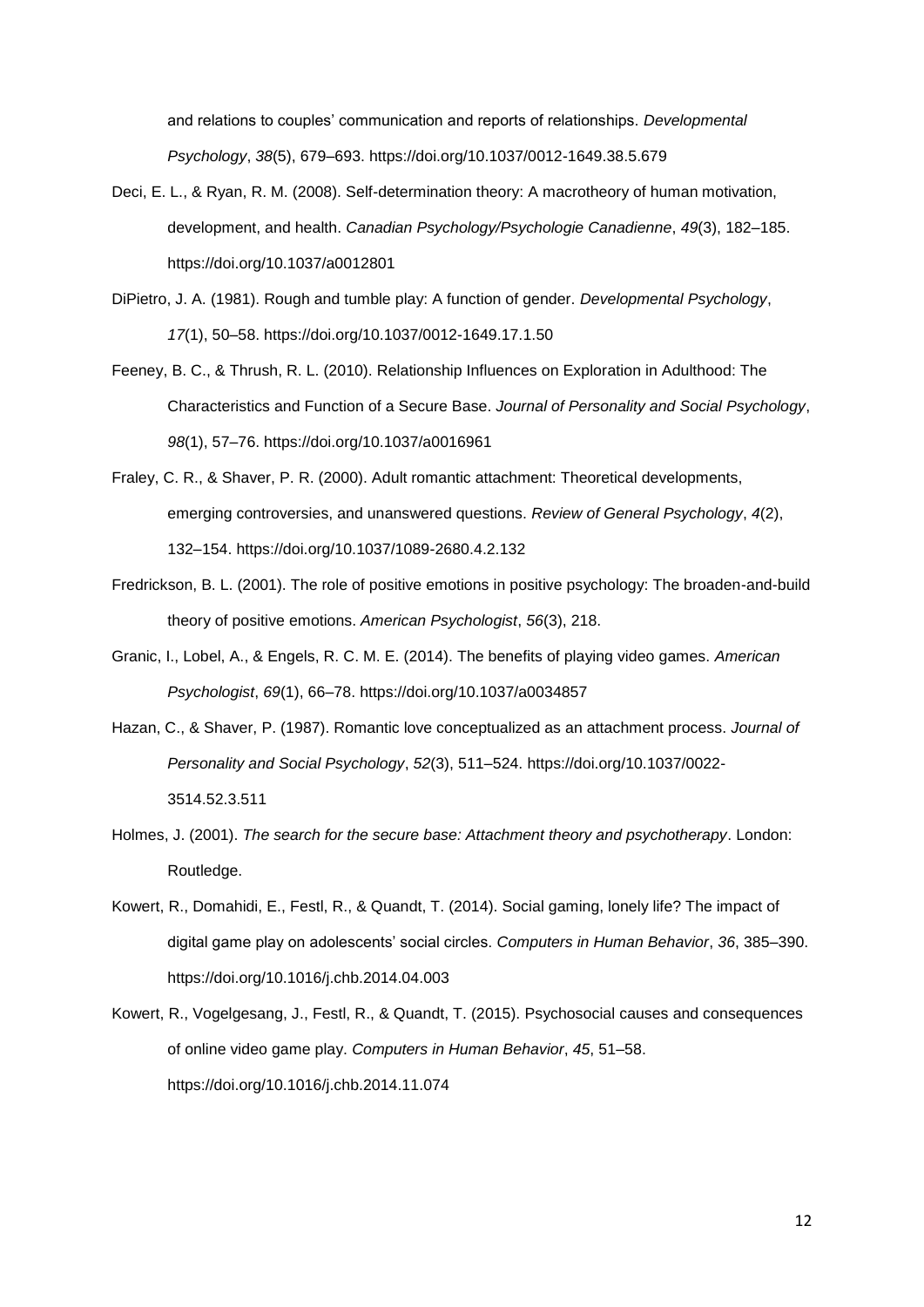- Lillard, A. S., Lerner, M. D., Hopkins, E. J., Dore, R. A., Smith, E. D., & Palmquist, C. M. (2013). The impact of pretend play on children's development: a review of the evidence. *Psychological Bulletin*, *139*(1), 1–34. https://doi.org/10.1037/a0029321
- Main, M., Kaplan, N., & Cassidy, J. (1985). Security in Infancy, Childhood, and Adulthood: A Move to the Level of Representation. *Monographs of the Society for Research in Child Development*, *50*(1/2), 66–104. https://doi.org/10.2307/3333827
- Mikulincer, M., & Shaver, P. R. (2003). The attachment behavioral system in adulthood: Activation, psychodynamics, and interpersonal processes. *Advances in Experimental Social Psychology*, *35*, 53–152.
- Mount, M. K. (2005). Exploring The Role Of Self-Disclosure And Playfulness In Adult Attachment Relationships. Retrieved from http://drum.lib.umd.edu/handle/1903/2928
- Oskis, A., Clow, A., Loveday, C., Hucklebridge, F., & Sbarra, D. A. (2015). Biological stress regulation in female adolescents: a key role for confiding. *Journal of Youth and Adolescence*, *44*(5), 1066–1077. https://doi.org/10.1007/s10964-014-0182-z
- Paley, B., Cox, M. J., Burchinal, M. R., & Chris, C. (1999). Attachment and marital functioning: Comparison of spouses with continuous-secure, earned-secure, dismissing, and preoccupied attachment stances. *Journal of Family Psychology*, *13*(4), 580–597. https://doi.org/10.1037/0893-3200.13.4.580
- Paquette, D., & Dumont, C. (2013). The Father-Child Activation Relationship, Sex Differences, and Attachment Disorganization in Toddlerhood. *Child Development Research*, *2013*, e102860. https://doi.org/10.1155/2013/102860
- Przybylski, A. K. (2014). Electronic Gaming and Psychosocial Adjustment. *PEDIATRICS*, *134*(3), e716–e722. https://doi.org/10.1542/peds.2013-4021
- Przybylski, Andrew K., Rigby, C. S., & Ryan, R. M. (2010). A motivational model of video game engagement. *Review of General Psychology*, *14*(2), 154–166. https://doi.org/10.1037/a0019440
- Shaver, P. R., & Mikulincer, M. (2002). Attachment-related psychodynamics. *Attachment & Human Development*, *4*(2), 133–161. https://doi.org/10.1080/14616730210154171
- Sroufe, L., A., & Waters, E. (1977). Attachment as an Organizational Construct. *Child Development*, *48*, 1184–1199.